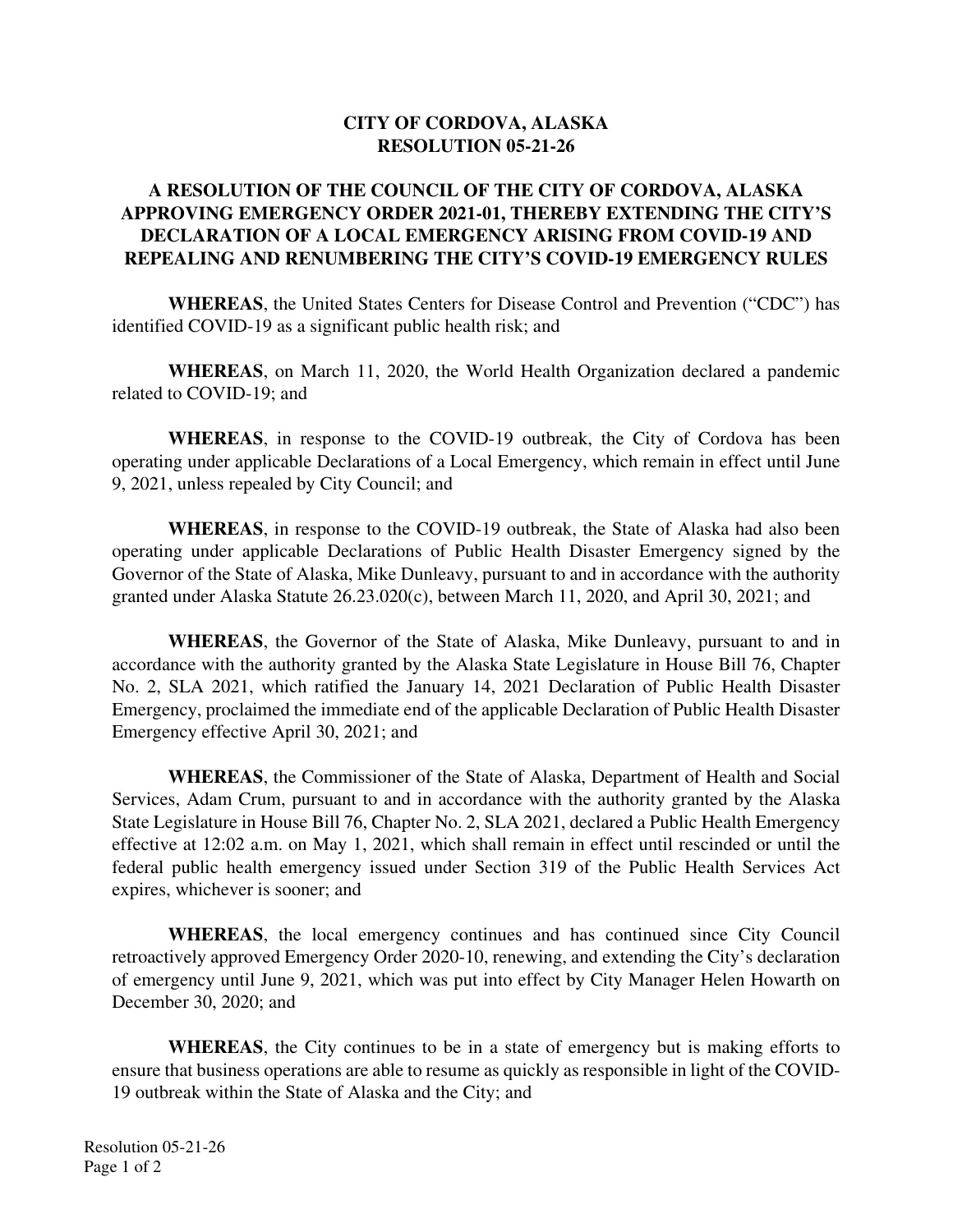**WHEREAS**, the City is eagerly moving toward recovery but wants to ensure that the City has the necessary authority to adopt rules, policies, and procedures to mitigate the harms posed by COVID-19 and to seek and qualify for assistance of funding from federal, state, or private entities dedicated to combating emergency needs arising from COVID-19.

## **NOW, THEREFORE, BE IT RESOLVED**:

**Section 1. Emergency Declaration Extension.** City Council hereby approves Emergency Order 2021-01, extending the City's declaration of emergency until August 18, 2021.

**Section 2. Repeal and Renumbering of Emergency Rules.** City Council approval of Emergency Order 2021-01 repeals and renumbers the City's Covid-19 emergency rules.

**Section 3. Effective Date.** The declaration of emergency reiterated in this resolution shall remain in effect until August 18, 2021, unless renewed by City Council before or retroactive to that date.

## **PASSED AND APPROVED THIS 19th DAY OF MAY 2021.**



 $\mathcal{L}_\text{max} = \frac{1}{2} \sum_{i=1}^{n} \frac{1}{2} \sum_{i=1}^{n} \frac{1}{2} \sum_{i=1}^{n} \frac{1}{2} \sum_{i=1}^{n} \frac{1}{2} \sum_{i=1}^{n} \frac{1}{2} \sum_{i=1}^{n} \frac{1}{2} \sum_{i=1}^{n} \frac{1}{2} \sum_{i=1}^{n} \frac{1}{2} \sum_{i=1}^{n} \frac{1}{2} \sum_{i=1}^{n} \frac{1}{2} \sum_{i=1}^{n} \frac{1}{2} \sum_{i=1}^{n} \frac{1$ Clay R Kople

 $\sum_{i=1}^{N}$  $S_{\rm max}$ Kong Susan Bourgeois, CMC, City Clerk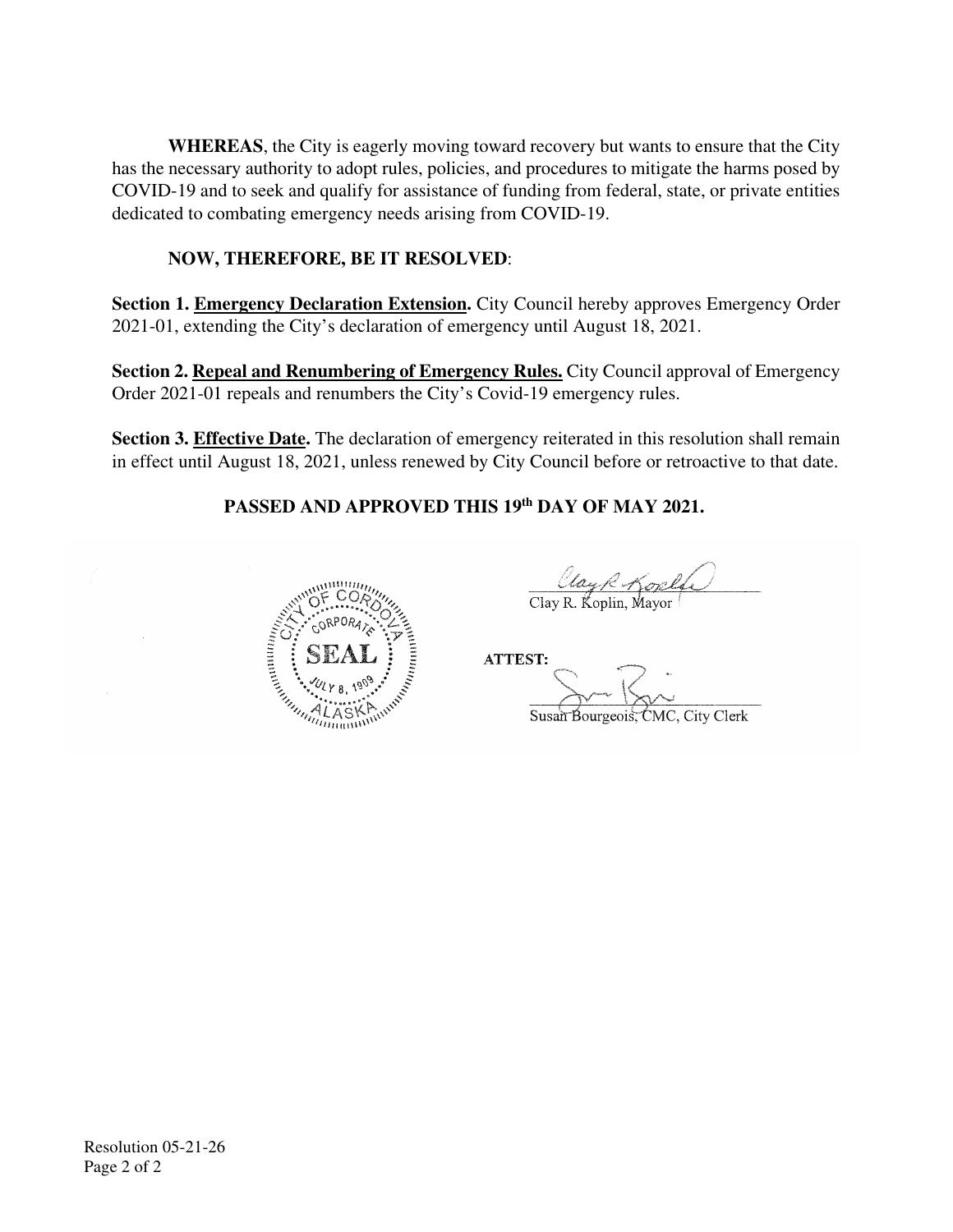#### **EMERGENCY ORDER 2021-01**

## **AN EMERGENCY ORDER REPEALING THE CITY'S EMERGENCY COVID-19 RULES EXCEPT TO THE EXTENT NECESSARY FOR THE CITY'S "HEALTH ALERT SYSTEM" ADOPTED VIA THE CORDOVA COVID-19 HEALTH ADVISORY PLAN**

**WHEREAS,** in response to the COVID-19 outbreak, the City of Cordova has been operating under applicable Declarations of a Local Emergency, which remain in effect until June 9, 2021, unless repealed by City Council; and

**WHEREAS,** City Council has adopted the City of Cordova COVID-19 HEALTH ADVISORY Plan (the "Plan"); and

**WHEREAS,** the Plan adopted the City of Cordova HEALTH ALERT SYSTEM; and

**WHEREAS,** the Plan provides the Incident Command Team the tools it needs to implement more restrictive social distancing and business operation rules when necessary, eliminating the need to delay local implementation of revisions and repeals to the Alaska public health mandates; and

**WHEREAS,** in response to the COVID-19 outbreak, the State of Alaska had also been operating under applicable Declarations of Public Health Disaster Emergency signed by the Governor of the State of Alaska, Mike Dunleavy, pursuant to and in accordance with the authority granted under Alaska Statute 26.23.020(c), between March 11, 2020, and April 30, 2021; and

**WHEREAS,** the Governor of the State of Alaska, Mike Dunleavy, pursuant to and in accordance with the authority granted by the Alaska State Legislature in House Bill 76, Chapter No. 2, SLA 2021, which ratified the January 14, 2021 Declaration of Public Health Disaster Emergency, proclaimed the immediate end of the applicable Declaration of Public Health Disaster Emergency effective April 30, 2021; and

**WHEREAS,** the Commissioner of the State of Alaska, Department of Health and Social Services, Adam Crum, pursuant to and in accordance with the authority granted by the Alaska State Legislature in House Bill 76, Chapter No. 2, SLA 2021, declared a Public Health Emergency effective at 12:02 a.m. on May 1, 2021, which shall remain in effect until rescinded or until the federal public health emergency issued under Section 319 of the Public Health Services Act expires, whichever is sooner; and

**WHEREAS,** the local emergency continues and has continued since City Council retroactively approved Emergency Order 2020-10, renewing and extending the City's declaration of emergency until June 9, 2021, which was put into effect by City Manager Helen Howarth on December 30, 2020; and

**WHEREAS,** the City continues to be in a state of emergency but is making efforts to ensure that business operations are able to resume as quickly as responsible in light of the COVID-19 outbreak within the State of Alaska and the City; and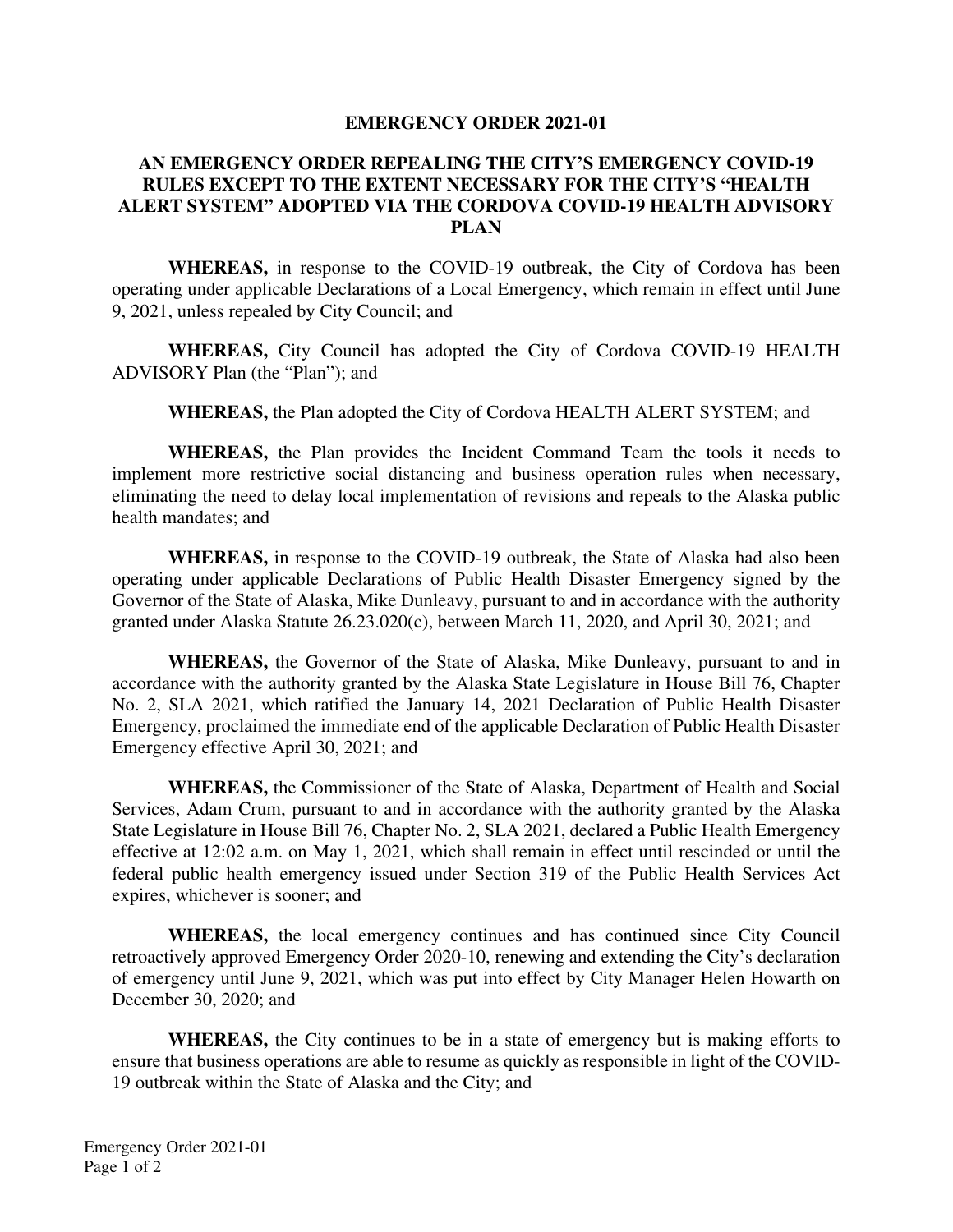**WHEREAS, the City is eagerly moving toward recovery but wants to ensure that the City** has the necessary authority to adopt rules, policies, and procedures to mitigate the harms posed by COVID-19 and to seek and qualify for assistance of funding from federal, state, or private entities dedicated to combating emergency needs arising from COVID-19; and

**WHEREAS**, it is in the City's best interest to extend the City's declaration of emergency until August 18, 2021 and amend the Emergency COVID-19 Rules.

#### NOW, THEREFORE, IT IS HEREBY ORDERED:

Section 1. Emergency Declaration. A state of emergency continues to exist which requires immediate action by the City to preserve the public health and safety of the Cordova community. This Emergency Declaration shall expire at 12:00 a.m. on August 18, 2021, unless repealed by City Council.

Section 2. Repeal of Certain COVID-19 Emergency Rules. City Council, in collaboration with Mayor Clay Koplin and Cordova's Emergency Operations Center, hereby repeal Rule 1, 2, 3, 4, 8, 9, 10, 11, 12, 13, 14, 15, and 20, and renumerate Rules 5, 6, 7, and 16 as Rules 1, 2, 3, and 4, respectfully.

Section 3. All renumerated Emergency COVID-19 Rules shall remain in effect until repealed by City Council or the City Manager. In the event the declared state of emergency is repealed by City Council, the rules will automatically terminate on the effective date of that repeal.

Section 4. This Emergency Order 2021-01 and the repeal of the Emergency COVID-19 Rules shall be effective at 8:00am on May 20, 2021. This Order shall be posted on the City website, and the City Clerk shall provide City Council members notice of this Emergency Order 2021-01 and the repeal of the COVID-19 Emergency Rules within five (5) days of their repeal.

 $2012$ 

Date



Helen Howarth **City Manager** 

Cloy R. Kople

Clay R. Koplin Mayor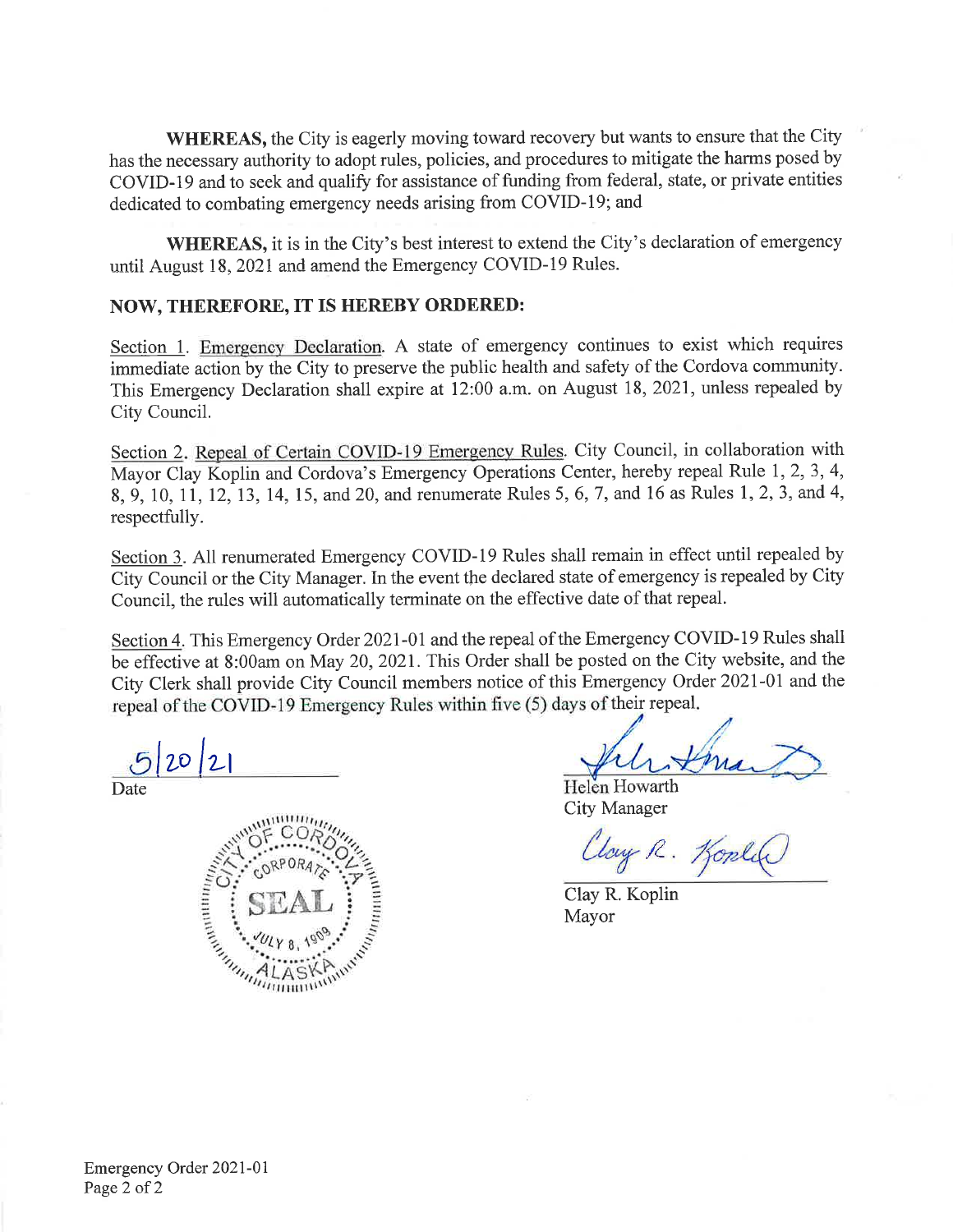## **CITY OF CORDOVA TEMPORARY EMERGENCY COVID-19 RULES**

*The following are the Cordova Temporary Emergency COVID-19 Rules as revised by the City effective at 8:00 a.m. on May 20, 2021. These rules will be updated by emergency order and all emergency orders issued by the City are posted on the City website. Please be aware that some previously enacted rules have been renumbered or moved but remain in effect. If you have any question regarding the application of these rules to you, your business or the community as a whole, please email* cordovaprepared@yahoo.com.

**Rule 1. Licensed or Permitted Activities.** The City Manager may suspend licenses or permits for special events or any other licenses or permits issued by the City which in the judgment of the City Manager could impact the public health or well-being of residents or visitors to the community and suspension of such licenses or permits is not prohibited by State of Alaska law or mandate. (Former Rule 5)

**Rule 2. Personnel Policies.** The City Manager may adjust any personnel policies related to leave time, other benefits or terms and conditions of employment as are reasonably related to providing sufficient staffing during the term of the emergency while protecting City employees and the community from COVID-19. (Former Rule 6)

**Rule 3. Bargaining Units.** The City Manager is hereby authorized to enter into such temporary agreements, including memoranda of understanding with the City's bargaining units in order to promote the provision of City services and the health and safety of the public and employees during the emergency. (Former Rule 7)

**Rule 4. Public Health Mandate Compliance.** All individuals and entities shall comply with all COVID-19 State of Alaska public health mandates. In the event the City Manager issues an "Orange Alert," all individuals entering the City must comply with the City's "Community Outbreak Rules" while the "Level 3 - Watch" remains in effect. While in effect, the City's Community Outbreak Rules preempt any other less-restrictive local or state rules regarding social distancing or business operations. (Former Rule 16)